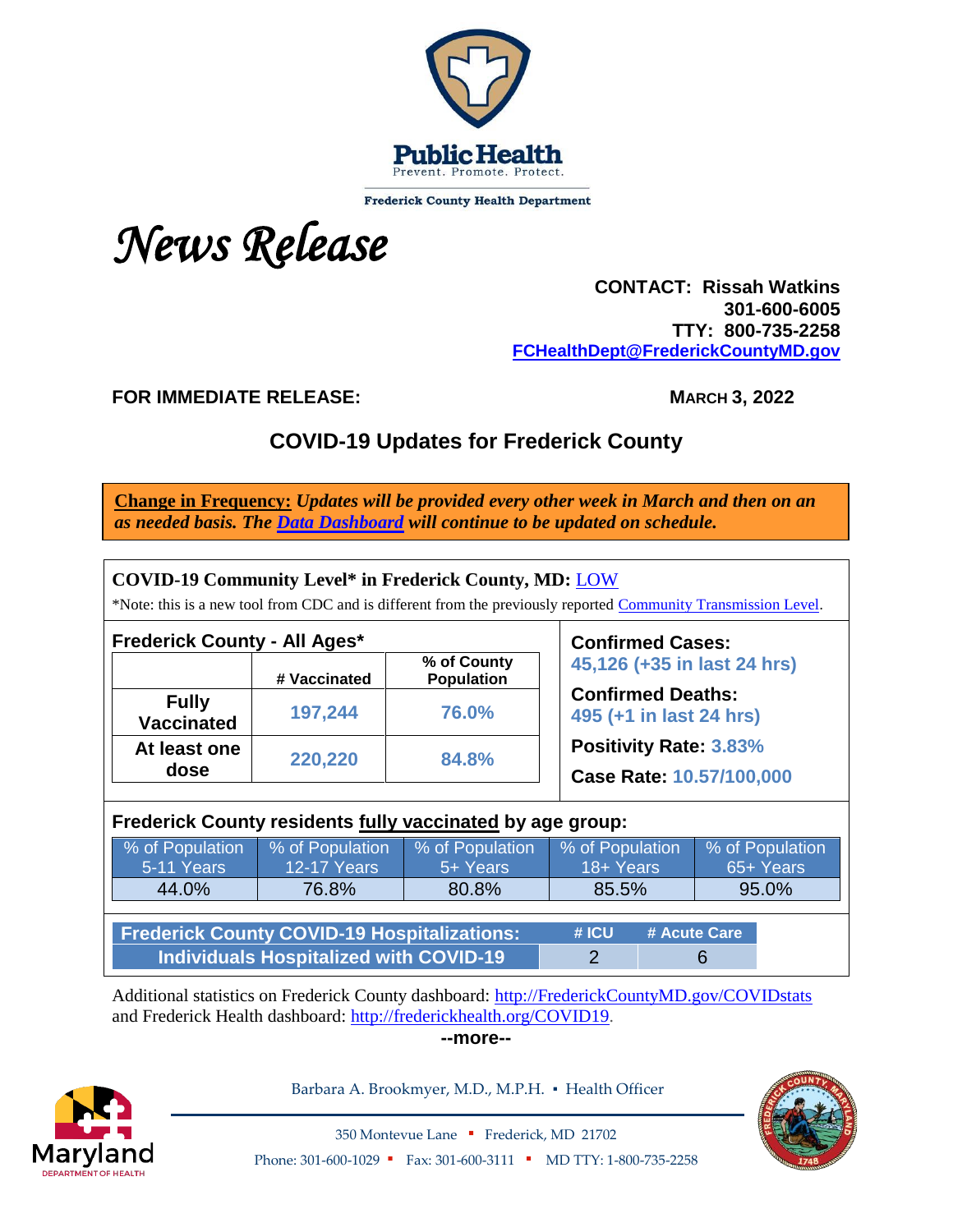

### **Page 2/COVID Update**

#### **Safety Recall**FDA has issued a safety recall of certain COVID-19 at home test kits due to false  $1 \frac{resr}{kr}$ Celltrion DiaTrust™ test results. None of these kits have been **COVID-19 Ag One Step COVID-19 Ag** COVID-19 **Rapid Test** distributed by the health department or **Home Test** Ag Test For in vitro diagnostic use Frederick County Public Libraries. **CO** HEALTRICARE **REF** If you have a test kit that looks like one in the picture (same colors), do not use them. Flow $flex$ See details from the FDA here: SARS-CoV-2 Antigen Rapid Test [https://www.fda.gov/news-events/press-](https://www.fda.gov/news-events/press-announcements/fda-roundup-march-1-2022)(Self-Testing) [announcements/fda-roundup-march-1-](https://www.fda.gov/news-events/press-announcements/fda-roundup-march-1-2022) [2022](https://www.fda.gov/news-events/press-announcements/fda-roundup-march-1-2022) COVID-19 Test SD BIOSENSOR  $C \in \mathbb{R}$  or  $\mathbb{R}$  and  $\mathbb{R}$  and  $\mathbb{R}$

# **Test Kits & Masks at Libraries**

### **Update on Free Masks and Test Kits:**

All Frederick County Public Library branches have KN95 masks and test kits available inside the libraries during regular business hours. Supplies will be renewed when they run low. Visit [fcpl.org](https://www.fcpl.org/) for library branch hours and locations.

#### **When To Test**

Wondering when to use a COVID19 self-test? <https://bit.ly/2XuuySb>

- If you have symptoms, test right away.
- If you were a close contact of someone with COVID-
- 19, wait at least 5 days to test.
- If you're testing before a gathering, test as close to the event as possible.

### **Reporting Positive Results**

You can report positive test results either through the mobile app associated with your at-home test or through the Maryland COVID Positive At-Home Test Report Portal. Reporting positive results here will initiate the contact tracing process, which may be required to receive work or school excuse and release letters, which will help to keep others safe. Log in on the portal's home page to submit a report: [https://covidlink.maryland.gov/selfreport.](https://covidlink.maryland.gov/selfreport) If you do not have login information, you may register to create an account.

#### **--more--**

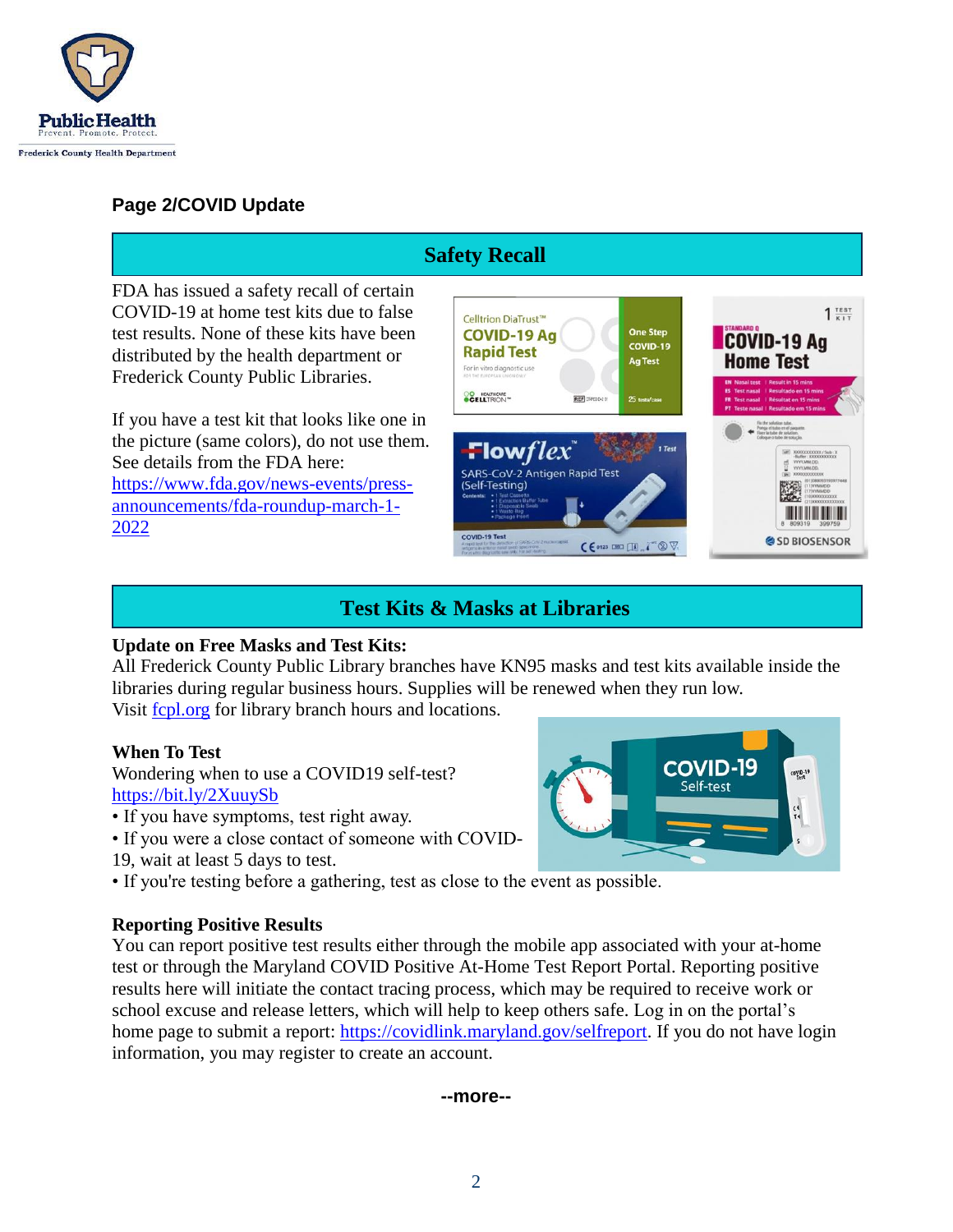

### **Page 3/COVID Update**

# **Change in Hours for Testing and Vaccination**

Starting on Sunday March 6, we will have new hours at our testing and vaccination clinics.

Testing at our Hillcrest clinic will change to:

- Monday/Wednesday/Friday 2pm-6pm
- Tuesday/Thursday 10am-6pm
- Closed on Saturday/Sunday (will be closed on March 5)

Community testing clinics will continue in:

- Emmitsburg on Tuesdays
- Brunswick on Thursdays
- Thurmont on Friday

[Covidtest.Maryland.gov](https://coronavirus.maryland.gov/pages/symptoms-testing)

Vaccination clinics at our Himes Ave. clinic will change to:

- Wednesdays 4pm-7pm
- Saturdays 10am-1pm

Community clinics will continue in:

- Thurmont on Mondays
- Emmitsburg on Tuesdays
- Walkersville on Wednesdays
- Brunswick on Thursdays
- Myersville on Saturdays

[FrederickCountyMD.gov/CovidVaccine](http://frederickcountymd.gov/covidvaccine)

# **Board of Health COVID-19 Update**

The next Board of Health meeting is scheduled for Thursday, March 3, 2022 at 6pm. The agenda is available at [https://frederickcountymd.gov/BoardofHealth.](https://frederickcountymd.gov/BoardofHealth)

The meeting will be broadcast live on FCG TV, cable channels 19 and 1085, online at [www.FrederickCountyMD.gov/FCGTV,](http://www.frederickcountymd.gov/FCGTV) or by calling 855-925-2801, and provide the meeting code 8751.



# **Frequently Asked Questions from Maryland Department of Health**

### **I tested positive for COVID-19. Should I still get a booster shot?**

Yes. Once your symptoms have resolved and your [isolation period](https://covidlink.maryland.gov/content/testing/if-you-test-positive/#info) has ended, you can and should get a booster shot. A booster shot is how you maintain your immunity against COVID-19 and variants and is one of the best steps you can take to keep yourself protected and your family, friends, and community safe at this stage of the pandemic. If you have questions, please talk with your doctor. Learn more about COVID-19 booster shots a[t](https://covidlink.maryland.gov/content/vaccine/booster-shots/) <https://covidlink.maryland.gov/content/vaccine/booster-shots/>

#### **--more--**